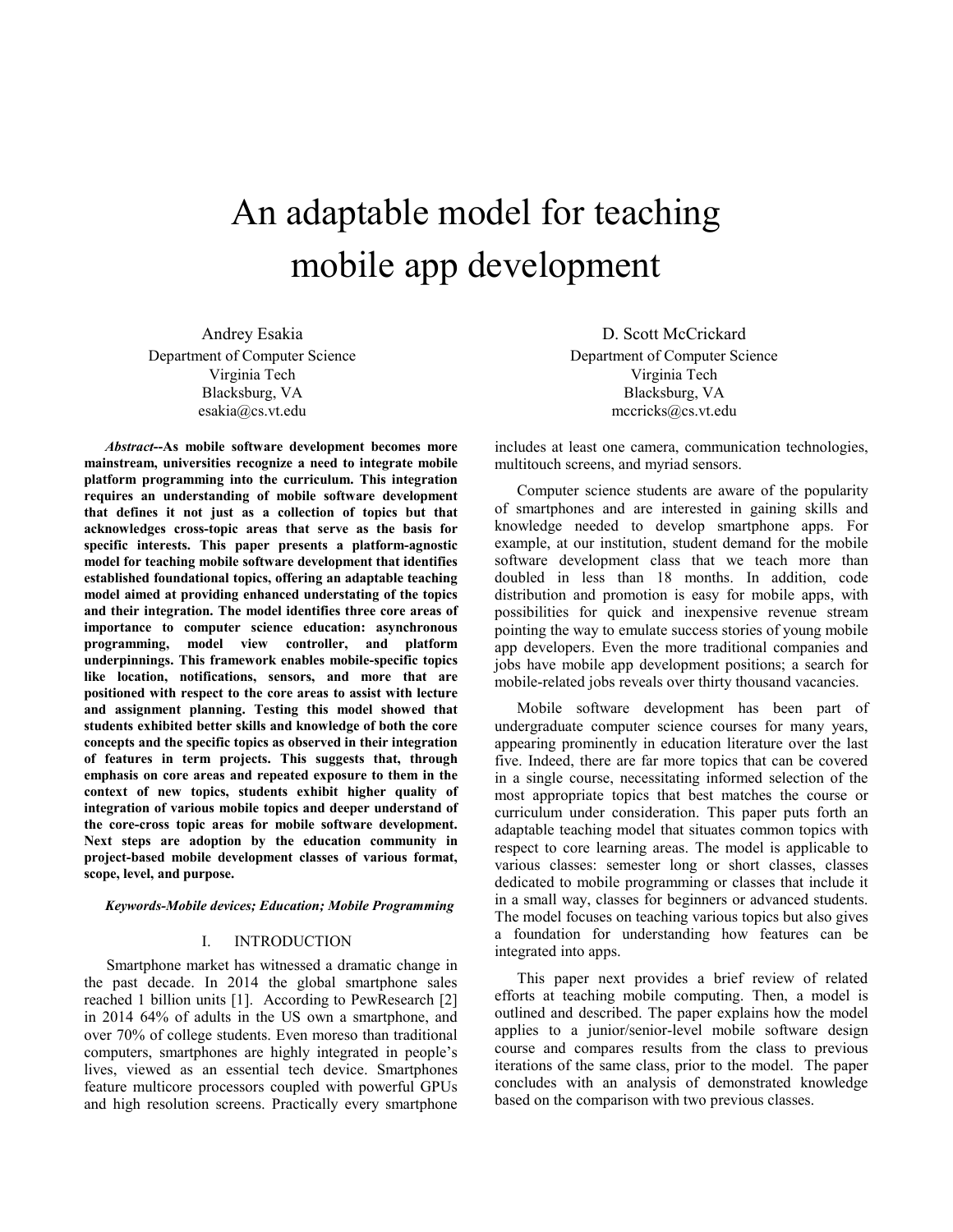## II. RELATED WORK

Classes that teach programming on mobile devices are becoming an integral part of curriculums of computer science departments. Computer science education research community recognizes the significance of smartphones and studies various aspects of mobile programming and development in education.

Numerous papers have reviewed topical approaches to teaching mobile topics, including sensors [3], operating systems [4], security [5], and smartwatches [6]. For example, Chen et al. [7] recognized inherent difficulties associated with learning sensor programming and proposed a teaching model that simplifies the learning process by replacing the typical trial-and-error approach with a divideand-conquer one that avoids sensor indeterminacy issues. Other papers provide experience reports detailing issues that arose in teaching mobile computing. For example, Gordon [8] identified essential teaching concepts for mobile development topics such as user interface design, device communications, data handling, and event driven programing. Sung et al. [9] presented their experience teaching two variations of mobile app development class: implementation oriented and design oriented. Burd et. al [10] address challenges in mobile computing education by surveying instructors of hundreds of mobile computing classes, identifying how common topics are situated in a class. Derek [11] examined how mobile computing can be used to teach Java and increase employability.

Some papers provide toolkits or modules that capture key teaching lessons in a sharable and reusable manner. Mahmoud et al. presented [12] an academic kit aimed at helping educators integrate Java ME and Blackberry programming into their curriculum, including slides, tutorials, quizzes, labs and assignments. Yuan et al. [13] created a collection of modules that focus on eight core areas related to mobile programming and mobile security. This prior work provides a strong foundation to consider models that identify and integrate the core themes of mobile computing. Only recently have the dominant mobile platforms started to mature to the point that educators can consider the ways that the many themes can integrate with core educational goals. This offers a great opportunity for the development of a teaching model that focuses on identifying the common core areas that span through the myriad of mobile related themes and provides an understand on how these themes can be defined in relation to the common core areas.

# III. MOTIVATION

Although mobile software development is an exciting new area in computer science education, the multicomponent nature of apps and reliance on platform's software development kit (SDK) features as well as the need to follow certain architectural patterns when building apps [14] makes it challenging for students with no mobile software development experience to focus on the mobile specific topics listed in the related work section. Therefore, teaching mobile topics will inevitably include foundational (in the context of a given platform) knowledge that acts as prerequisite for the topics of interest. Without the foundational knowledge students will likely exhibit gaps of knowledge needed for building multi-component apps. For example, if a teacher's goal is to teach about sensors on smartphones, most likely, the teacher would also have explain how to output sensor readings onto the user interface, how to start an applications and how to build a simple user interface among many other things, depending on the depth of teaching.

As mobile software development is becoming increasingly popular (and necessary!) in computer science education, there is a need to have a versatile and flexible framework serves as a guide for computer science educators to teach topics related to mobile software development. Curriculum integration can encompass a spectrum of possibilities, from short, beginner-focused module on specific topics related to mobile development to a semesterlong class with broad topic coverage for experienced upperclassmen students. Throughout the semesters of our experience teaching Android mobile software development to junior/senior level CS major undergraduate students, we sought to identify the unique aspects of mobile software development and synthesize them into the categories of core areas that span across various themes studied in such classes.In so doing, we seek develop a teaching model that can serve as a guide for teachers adopting mobile app education for the first time, and as a refinement tool for those teachers that are trying to evolve their mobile app development class.

Building on related work (e.g., [8, 10, 14]) and our own teaching experience, we seek to identify a platform agnostic set of challenges that students with little to no experience in mobile software development encounter. These challenges stem from the following:

*Events and event handlers***.** Mobile devices with touchscreens are inherently user centered and the graphical user interfaces are event driven. Students with no experience developing interactive apps encounter difficulties with events and event handlers.

*Interfaces with callbacks*. Energy consumption is a concern for mobile; thus applications are "paused", "stopped" and "resumed" throughout their lifecycle, with associated callbacks that developers must understand. Similar to app lifecycle, mobile devices' sensors, location services, component-to-component communication mechanisms, networking and multi-threading require callback methods to communicate within the application often a new experience for students.

*SDK features***.** SDK-specific features are unique to the platform of choice and therefore contribute to the learning curve, such as tools for building user interfaces, supporting inter-app communication, and sharing resources, calling for student mastery.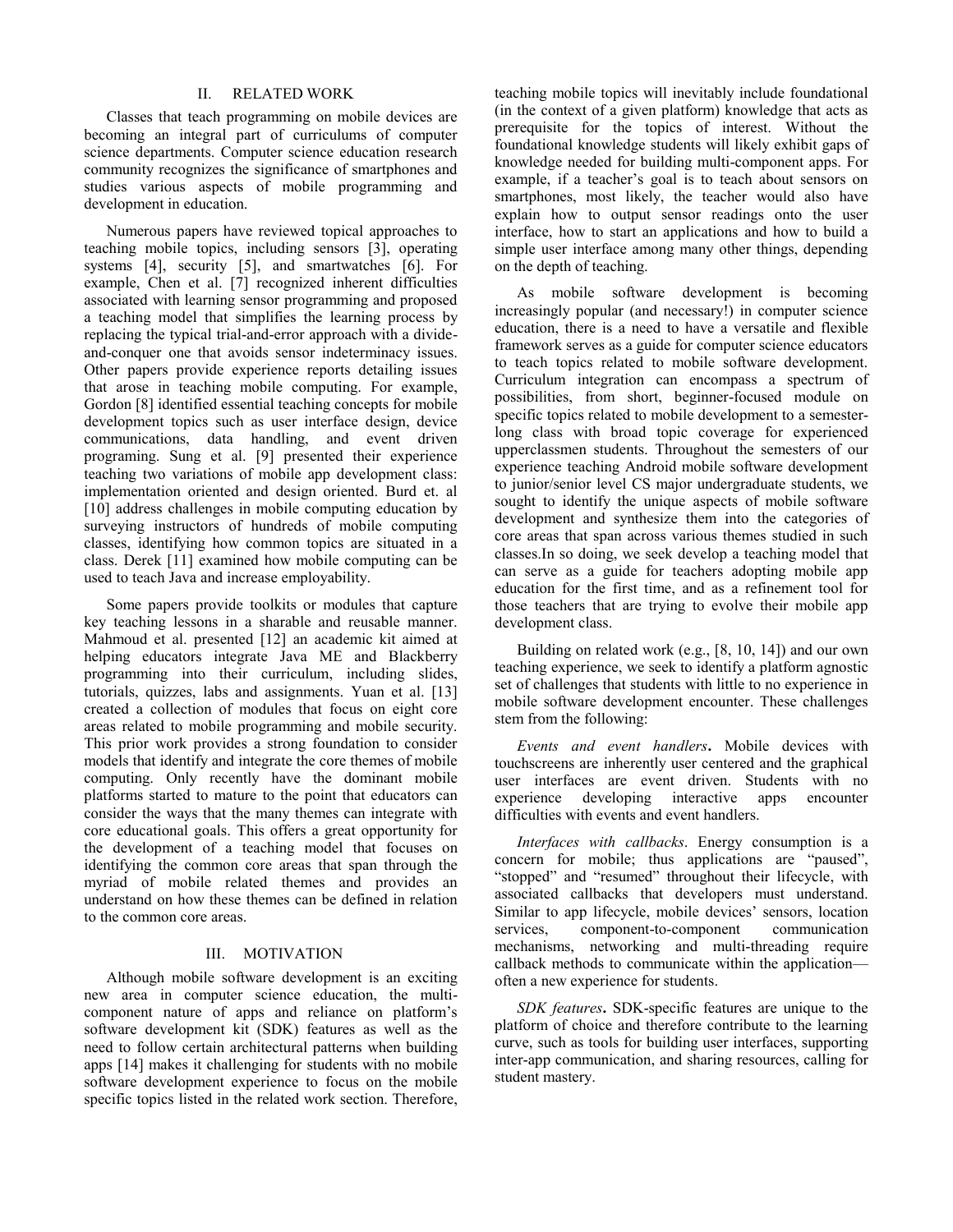*Non-sequential programming***.** Smartphone operating systems do not generally allow developers to perform long running operations (e.g., networking, thread communication, sensors) on the main thread to retain responsive user interface. Thus, smartphone applications rely heavily on asynchronous programing. Even the simplified threading supported by many smartphone platforms requires some knowledge of asynchronous programming.

*Using software architecture patterns***.** Smartphone developer guides tend to package recommendations in components, or architecture patterns, to support easy reuse. Additionally, app lifecycles require that some of portions persist and some are recreated (e.g., during screen rotation, the display changes but background operations persist) requiring a modular architecture in which layers of the application are decoupled. This architectural division is unfamiliar to many students, but is captured in terminology such as model-view controller (MVC) [14].

# IV. THE MODEL

The goal of our model is to identify categories that capture cross-topic challenges and present an interactive framework within which the process of teaching can be defined with relation to the challenges. The previous section identified platform-agnostic challenges characteristic for mobile development. The challenges are not associated with a concrete mobile software development topic—they occur within all topics to varying degrees.

The challenges of event driven programming, and familiarity with features and tools offered by the SDK, are a part of the inevitable learning process for anyone trying to build a native app for a given platform. We identify a third and final core area that encapsulates the challenges the items needed for obtaining the foundational layer of *platform underpinnings*.

One area of challenge is related to asynchronous programming, a sub-discipline of computer science for which mobile apps require a level of understanding. Mobile development frameworks offer tools that encapsulate challenges inherent to multithreaded programming, making it feasible to teach it as part of mobile development class. We view *asynchronous programming* as a core area in our model due to its importance to many topics.

Another source of challenge lies in a need to follow architectural patters when putting together apps with different components. A mobile development class covers this to some extent (e.g., connecting swiping and menu patterns) but it grows in complexity. We view this source of challenges as one of the core areas in our model, referred to as *Model View Controller (MVC)*.

# *A. Core area descriptions*

# *1) Platform underpinnings.*

With this category we capture an array of tools, techniques and platform specific know-how that is needed to be prepared and to be able to implement various topics of interest. We envision this category as a collection of items that one would have to re-learn in switching between different developmental platforms. Items in this category include:

*a) Overview of features offered by the SDK.* This category focuses on the overview of what is given to the developer from the SDK and accompanying ways in which to install and deliver application to the end user. This includes subcategories such as installing and setting up the development environment, creating "hello world" app, familiarization with the tools for building application and user interface layout, preparing and publishing application on the store.

*b) Basics of developing interactive graphical user interfaces.* Understanding events and callbacks. Examples include: Building interfaces with UI elements included in the SDK (buttons, editable text, text, scrollable list, gallery), creating interface layouts, creating dynamic user interface containers, making interfaces interactive with callback functions that handle user induced UI events and basic ways of persisting GUI related data during interruptions.

*c) Lifecycle methods for different components.* Overview and practice on callback methods for a given components lifecycle methods (i.e. which method is triggered when the component is killed, created, paused)

*d) Tools for inter-application communication and content sharing.* Mobile platforms offer its internal tools for app developers to use. For example when an app launches another map (ex. user clicks on address and then navigation app launches) certain platform specific communication takes place, similarly when an app retrieves shared content such as images, it uses inter-component communication mechanisms.

*e) OS-level events.* This includes mechanisms for obtaining information about when device boots, low battery warnings, when it connects to Wi-Fi.

# *2) Asynchronous programing:*

To achieve quality user experience, long running and computationally intensive tasks must be offloaded from the thread that is responsible for the user interface. This means that any application that has non-trivial functionality (apps with networking features, complex graphics, file I/O intensive) and has the ambition to offer competitive levels of user experience, it must employ some sort of asynchronous programming. So with this category we encapsulate a list of subtopics that explores platform's capabilities of executing and controlling background threads, long running background services and tools for controlling them:

*a) Information exchange between threads.* This includes overview of concepts behind threads (i.e. answering questions about what threads do and why use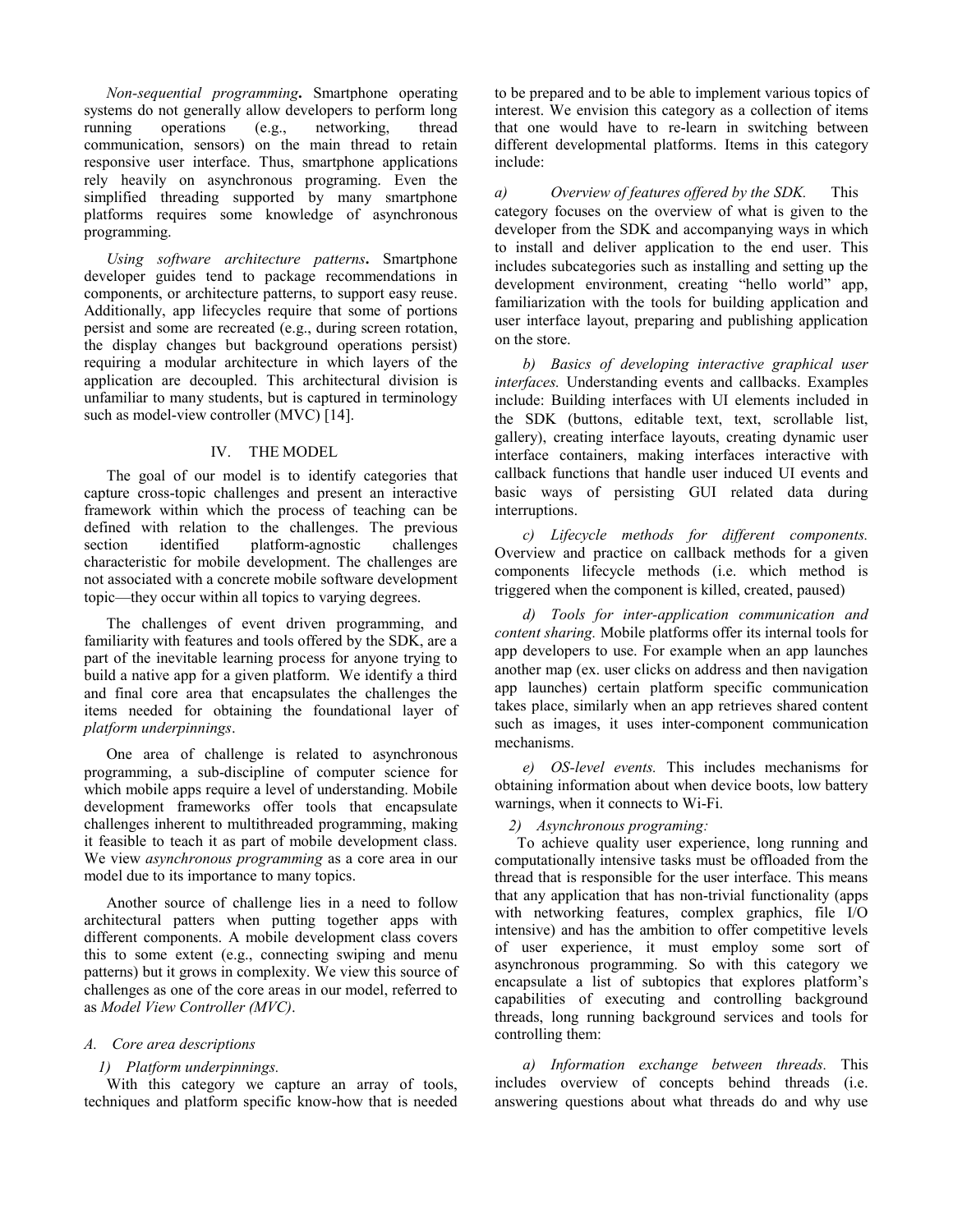them), ways to perform quick background tasks (e.g., network requests, database queries, file I/O operations, complex graphical computations), running parallel background threads (e.g., downloading large files).

*b) Executing and controlling long running background operations.* Examples include playing audio content, step-counting, network requests, and location updates.

*3) Model View Controller:* Non-trivial mobile apps have multiple components to them (e.g., networking, background services, sensors, multimedia, graphical user interface elements, storage) that need to work reliably, cohesively and efficiently. Given that mobile operating systems halt applications depending on circumstances (e.g., interruptions from user input or external events like phone call) it becomes difficult to organize and manage components to retain consistent and predictable app behavior—thus requiring organizational guidelines.

A well-known user interface architectural pattern— MVC—recommends separating *View* from *Controller* and *Model* [14]. By separating user interface from underlying components, handling the application lifecycle becomes more reliable from an end user perspective and clearer from developer's perspective. This enables consideration of questions regarding topics like user feedback of large file downloads, slow GPS feedback during wayfinding, and data visualization based on complex computations.

# *B. Ways to apply the model*

Figure 1 represents the relationship between the three core areas as a "ring" arcing around a set of topics of interest. Our model is platform agnostic and adaptable to many teaching settings. The model supports explicit awareness of relative core mobile software development categories that act as a prerequisite for fuller learning experience for a topic of choice. To reinforce learning in one area, a focus on multiple topics in the area would provide learning opportunities for the area (e.g., networking and sensors leverage asynchronous programming knowledge in different ways), thus encouraging increased students skills.

It should be noted that for trivial applications only one area might be exercised; e.g., for a simple calculator app only the platform underpinnings would be needed. Therefore, for classes that seek a simplified platform experience (e.g., a mobile module in a parallel programming class), the topic bubbles could be shifted toward the area of relevance. Put differently, the depth at which class is taught determines not only the size but also the position of the topic bubble. The following sections demonstrate how this model can be used to design, assess, and compare classroom experiences.

# V. APPLYING THE MODEL

We applied this model to a junior/senior mobile development class, with post-CS2 students knowledgeable

in Java as well as the basics of data structures and algorithms. The class seeks to complement their existing CS skills with mobile software development experiences. The model shaped all class aspects: homework aassignments, inclass activities, labs, and lectures. We defined a set of subareas within each area of the model and applied them for each topic taught throughout the six weeks of the summer session as listed in Table 1. We hypothesized that the application of this model in the class would manifest into higher quality software produced by students.

## *A. Class format and student body*

The model was applied to a six-week summer session. elective class that used Android OS as the platform of choice. The class had an enrollment of 32 students (5 juniors and 27 seniors, 22 Computer Science majors and 10



Figure 1. Adaptable teaching model, encapsulating key topics for mobile development. The model positions 3 core areas of study on the perimeter, with mobile development topics in the center. Proximity of topics to each area represents relative time spent within each area. Topic size reflects total time spent on the topic. The check mark represents coverage in our Summer 2015 class (when not all topics were covered).

The class met five times a week for 75 minutes each session. Once or twice a week were dedicated to in-class coding activities. All lectures concluded with example projects highlighting and complementing concepts from class. The class had 5 homework assignments and a semester project for pairs (6 students chose to work individually).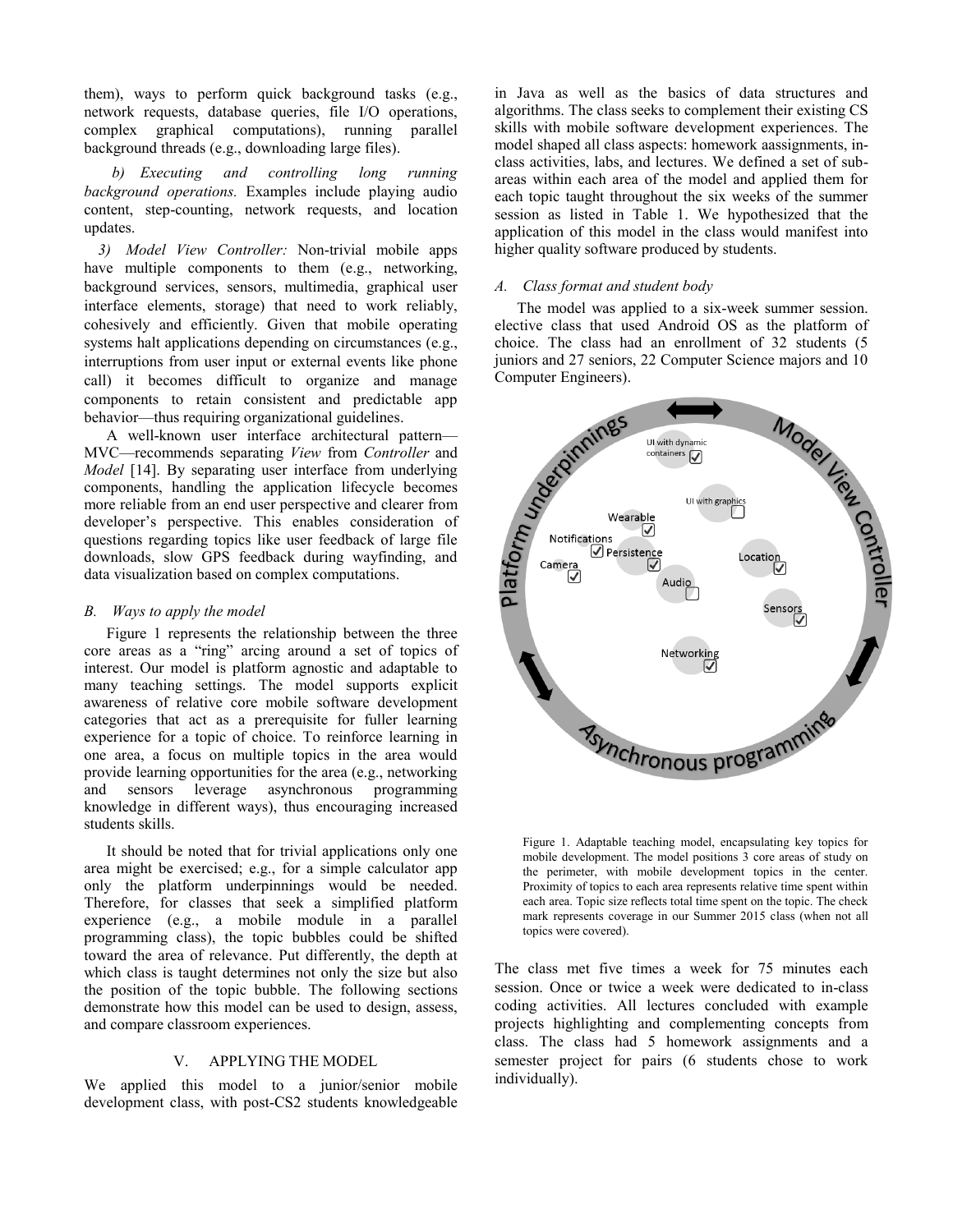## *B. Theme, topics covered and assignments*

We covered a broad range of topics throughout the term, answering questions related to the topics in terms of the orbit's three components.

# *1) Week 1 - Platform Foundation:*

#### *a) Lectures.*

Introduction to platform development tools, overview of Android platform foundation (Activities, Services, Content Providers, Broadcast Receivers, Intents), Android user interface architecture, basic user interface design and implementation, application lifecycle methods and implications.

## *b) Assignments and in-class activity:*

In-class activity and the first assignment explored basics of building user interfaces and incorporating user interactions through buttons and editable text fields. The first homework assignment asked students to build a mock client application for a statewide health intervention project with a login screen and main applications screen.

*2) Week 2 - Platform Foundation & Model View Controller:* 

# *a) Lectures.*

Continued on the "orbit of core mobile concepts" by covering Android's inter-component communication (Intents), followed by more interfaces, including versatile dynamic user interface elements (Fragments) and dynamic lists (ListView and Adapter, allowing building dynamic user interface wrapper for array of data). We covered concepts of MVC, and discussed best practices of using MVC in the context of our project theme, and reviewed tools offered by Android for establishing MVC.

## *b) Assignments and in-class activity:*

Explored building dynamic and flexible user interface with Fragments. Students were asked to refine the application from the first assignment by building a skeleton interface for the client app with five Fragments capable of communicating data with the encapsulating Activity.

*3) Week 3 - Platform Foundation & Model View Controller & Asynchronous programming:* 

# *a) Lectures.*

Introduced asynchronous programming and its relation to MVC. We covered two main asynchronous approaches in Android (AsyncTask, Thread) and ways to communicate between the main application thread with background thread (Handler). We also covered Android's tools and mechanisms for establishing long running background services, ways of communicating with them in the context of the MVC pattern, and mechanisms for system wide communication (BrodcastReceiver).

| latform Underpinnings    | Platform overview & "Hello world" app                                                 | <all topics=""></all>                                                                                                           |
|--------------------------|---------------------------------------------------------------------------------------|---------------------------------------------------------------------------------------------------------------------------------|
|                          | <b>IDE tools for building UI</b>                                                      | Persistence, Wearable, Camera,<br>UI with dynamic containers, UI with graphics                                                  |
|                          | Building simple interactive UI with callbacks                                         | Sensors, Location, Persistence, Networking, Wearable,<br>Audio, UI with dynamic containers, UI with graphics, Camera            |
|                          | Application lifecycle methods overview                                                | <all topics=""></all>                                                                                                           |
|                          | Application and cross-appplication<br>components communication                        | Sensors, Location, Persistence, Networking, Wearable,<br>Audio, Notifications, Camera                                           |
|                          | Building and managing dynamic user<br>interface containers                            | UI with dynamic containers, UI with graphics                                                                                    |
|                          | Lifecycle of dynamic user interface<br>containers                                     | <all topics=""></all>                                                                                                           |
|                          | Arrays of data as interactive list UI                                                 | Persistence, Networking                                                                                                         |
|                          | Controlling background service from the<br>main application                           | Sensors, Location, Networking, Audio                                                                                            |
|                          | Sending and receiving system wide events                                              | Sensors, Location, Persistence, Networking, Audio                                                                               |
|                          | Tools for persisting small data across<br>lifecycle events                            | Persistence, UI with dynamic containers, UI with graphics                                                                       |
|                          | Creating pop up dialogs                                                               | UI with dynamic containers                                                                                                      |
|                          | Registering apps to handle OS features                                                | Persistence                                                                                                                     |
|                          | Reading/modifying calendar entries,<br>phonebook entries and other system             | Persistence                                                                                                                     |
|                          | resources.                                                                            | UI with dynamic containers                                                                                                      |
|                          | Building user interface container for settings                                        | <b>Notifications</b>                                                                                                            |
|                          | <b>Creating notifications</b>                                                         | Sensors, Location, Persistence, Networking, Wearable,                                                                           |
| Model View Controller    | <b>Model View Controller overview</b>                                                 | Audio, UI with dynamic containers, UI with graphics,<br>Sensors, Location, Persistence, Networking, Wearable,                   |
|                          | MVC in the context of the platform                                                    | Audio, UI with dynamic containers, UI with graphics,                                                                            |
|                          | MVC and dynamic user interface containers                                             | Ul with dynamic containers, Ul with graphics                                                                                    |
|                          | Overview for MVC strategies in the context<br>of app lifecycle                        | Sensors, Location, Persistence, Networking,<br>Audio, UI with dynamic containers, UI with graphics,<br>Persistence, Networking, |
|                          | How to retain C and M across lifecycle<br>events                                      | Audio, UI with dynamic containers, UI with graphics                                                                             |
|                          | Establishing callbacks across M, V and C                                              | Networking, UI with dynamic containers, UI with graphics,                                                                       |
|                          |                                                                                       | Networking, Audio,                                                                                                              |
|                          | Background threads and MVC                                                            | UI with dynamic containers, UI with graphics<br>Sensors, Location, Persistence, Networking,                                     |
|                          | Strategies for keeping the View responsive                                            | Audio, UI with graphics<br>Sensors, Location, Networking,                                                                       |
|                          | Long running services and MVC                                                         | Audio<br>Sensors, Location, Networking,                                                                                         |
|                          | Communication of threads across M,V and                                               | Audio, UI with graphics                                                                                                         |
|                          | Handling continuous communication<br>between M,C and C during app lifecycle<br>events | Sensors, Location, Networking,<br>Audio, UI with graphics                                                                       |
| Asynchronous Programming | Threads overview                                                                      | Sensors, Location, Persistence, Networking, Wearable,<br>Audio, UI with graphics                                                |
|                          | Implement background operations for                                                   | Sensors, Location, Persistence, Networking, Wearable,<br>UI with graphics                                                       |
|                          | quick tasks                                                                           | Sensors, Location, Persistence, Networking,                                                                                     |
|                          | Running background tasks in parallel                                                  | UI with graphics                                                                                                                |
|                          | Implementing long running background                                                  | Sensors, Location, Networking, Audio,<br>UI with graphics                                                                       |
|                          | service<br>Communication with main application<br>thread                              | Sensors, Location, Persistence, Networking,<br>Audio, UI with graphics                                                          |
|                          |                                                                                       | Sensors, Location, Networking,                                                                                                  |
|                          | Application lifecycle and threads                                                     | Audio, UI with graphics                                                                                                         |
|                          | Build a long running background service<br>with periodic updates                      | Sensors, Location, Networking,<br>Audio                                                                                         |
|                          |                                                                                       | Sensors, Location, Networking                                                                                                   |

Making background service start on reboot

Table 1. Application of the model in a mobile class. It lists the subareas within each of the 3 areas of the model and (repeated) topics covered in the subareas.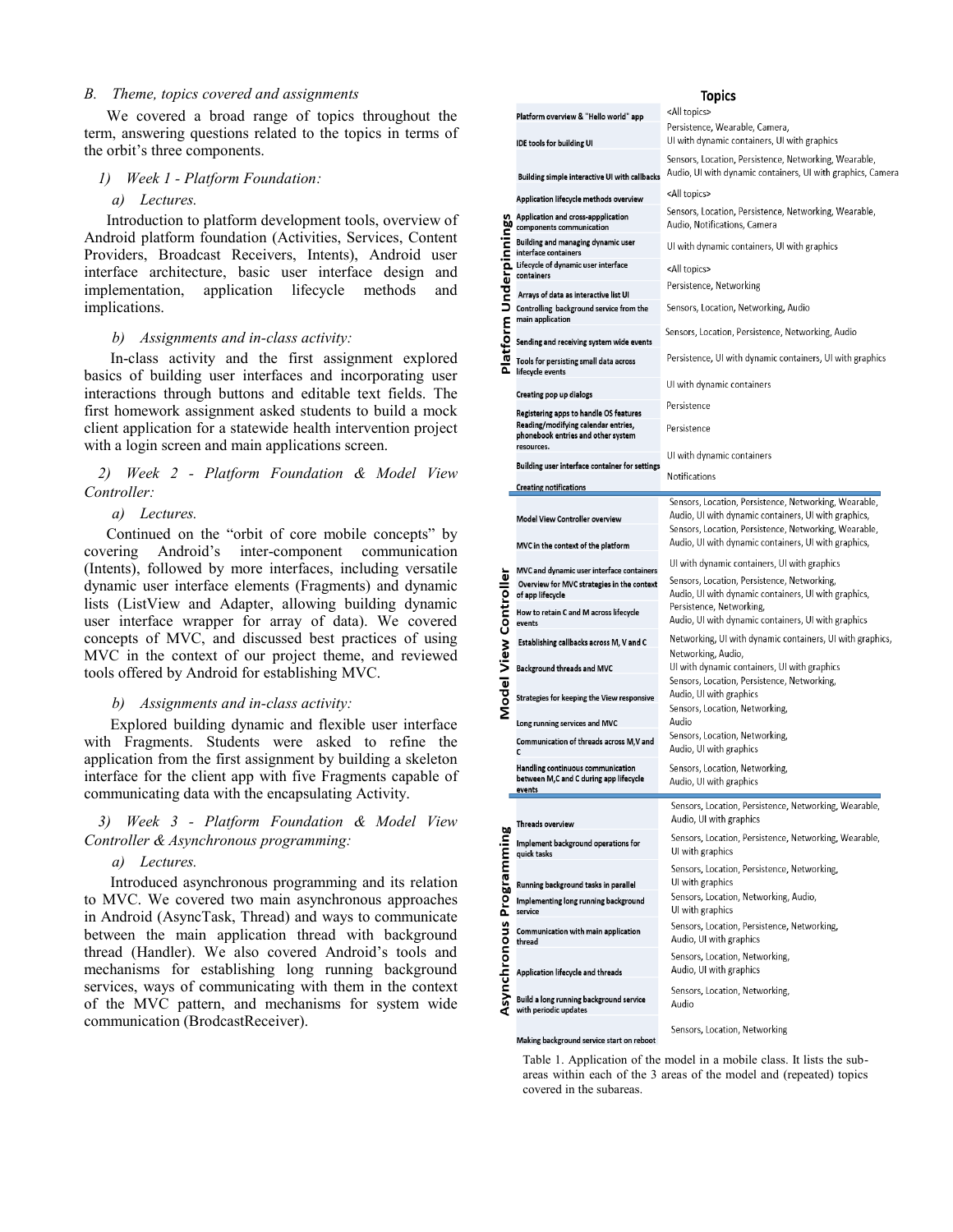

Table 2. Term projects and the degree of integration in terms of lifecycle handling (rated on a scale from 0 to 3). Each black box shows a component integrated into the project.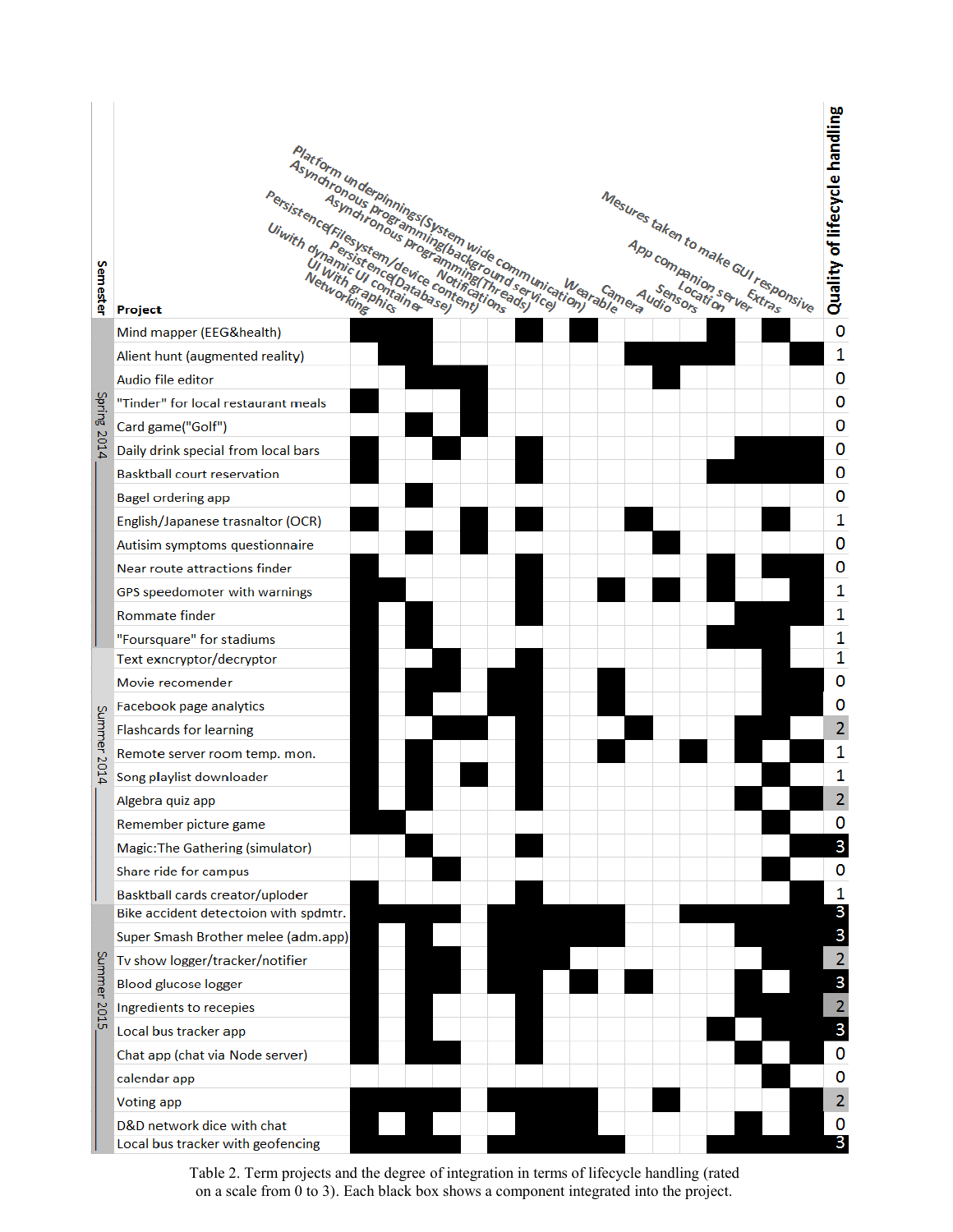# *b) Assignments and in-class activity:*

Allowed students to explore ways that long-running operations can be executed in the background. The homework assignment asked students to take the skeleton interface from the previous assignment and incorporate mock session-based log in functionality using background threads to imitate network calls and MVC design for the app behavior for situations when login is successful, unsuccessful, and expired.

# *4) Week 4 - Platform Foundation & Model View Controller & Asynchronous programming & Networking & Persistence & Camera:*

# *a) Lectures.*

Explored networking and data persistence in the context of our "orbit of core mobile concepts", including Android techniques to establish HTTP connections (HttpUrlConnection) and Bluetooth. These topics reflected the importance of following MVC with networking operations and the role that background threads play in establishing this pattern. For data persistence we covered Android's content providers, mechanisms for persisting small textual data throughout application lifecycle (Bundle, SharedPreferences), Android's SQLite database, and file storage.

## *b) Assignments and in-class activity:*

Provided students with example NodeJS server set up to handle GET/POST requests and a simplistic Mongo database for simple CRUD operations. Students practiced full stack development with client mobile devices, establishing two-way server communication. To exercise this, students practiced taking pictures, inserting image data into JSON and then uploading it to server. The homework assignment for this week asked students to continue with

the app from the previous assignment, replacing mock network calls with actual ones and establishing two-way communication with the actual server that is part of statewide health intervention project.

*5) Week 5: Platform Foundation & Model View Controller & Asynchronous programming & Smartwatches and sensors:*

# *a) Lectures.*

Developing for smartwatches, integrating them with Android device apps. We chose two smartwatch platforms: Android Wear and Pebble. Students practiced basics of GUI, interactions, communication with smartphones and sensors. We also taught sensors on Android devices, including common sensors, location services, and ways in which to integrate background step counter and geo-fencing capabilities.

# *b) Assignments and in-class activity:*

Practiced basics of interactive interfaces on Android Wear and Pebble, and communication between smartwatch and smartphone. Students also practiced reading sensor

values (including GPS) on Android. The homework assignment asked students to either continue refining the app from the previous homework or to build a thematically related application on Pebble and Android Wear (i.e., supporting a calorie counter for a smartwatch that communicated with the phone, or incorporating a background service to check for server updates ). 23 students opted to do the smartwatch version of the homework.

# *6) Week 6:*

The last week focused on homework assignments and term projects.

# VI. RESULTS

To assess model effectiveness in evaluation and comparison, we used the model to compare student's term projects from the past three semesters. It should be noted that in Spring 2014 and Summer 2015 students implemented their projects in groups, whereas in Summer 2014 students worked individually.

We assessed projects based on the quality of implementation and quality of app and degree to which it conformed to students' term project plans, we did not grade on the sole number of different components. Nonetheless, during each semester we committed progressively more efforts to encourage students to incorporate more topics into their projects. As a result during Spring 2014 the average number of features (as seen presented in Table 2) was 4.78, 4.91 for Summer 2014 and 8.93 for Summer 2015. In many cases (50% in Spring 2014, over 63% in Summer 2014 and over 66% in Summer 2015) students incorporated features that we had not covered in class, thus going beyond the scope of what was learned in class. Some example features included Google Maps integration, integration with various APIs (such as Facebook, Twitter, Fitbit).

Our evaluation focused on assessing quality of integration of various components (see Table 2). Specifically, we rated quality in handling application lifecycle events across the component sets. Since the application lifecycle could disrupt the entire application if its components are not appropriately organized (e.g., separating View from Controller) and if students do not apply their knowledge regarding meaningful integration of components into a multicomponent setting. Our ratings of quality of integration are on 0 to 3 scale and representative of the degree to which the project complies with official guidelines for Android:

0: no explicit steps taken to address application lifecycle events

1: application recreates data but loses references to GUI related background operations during lifecycle events.

2: app has a persistent component for maintaining background operation references. (e.g., Retained Fragments in Android OS not affected by lifecycle events and are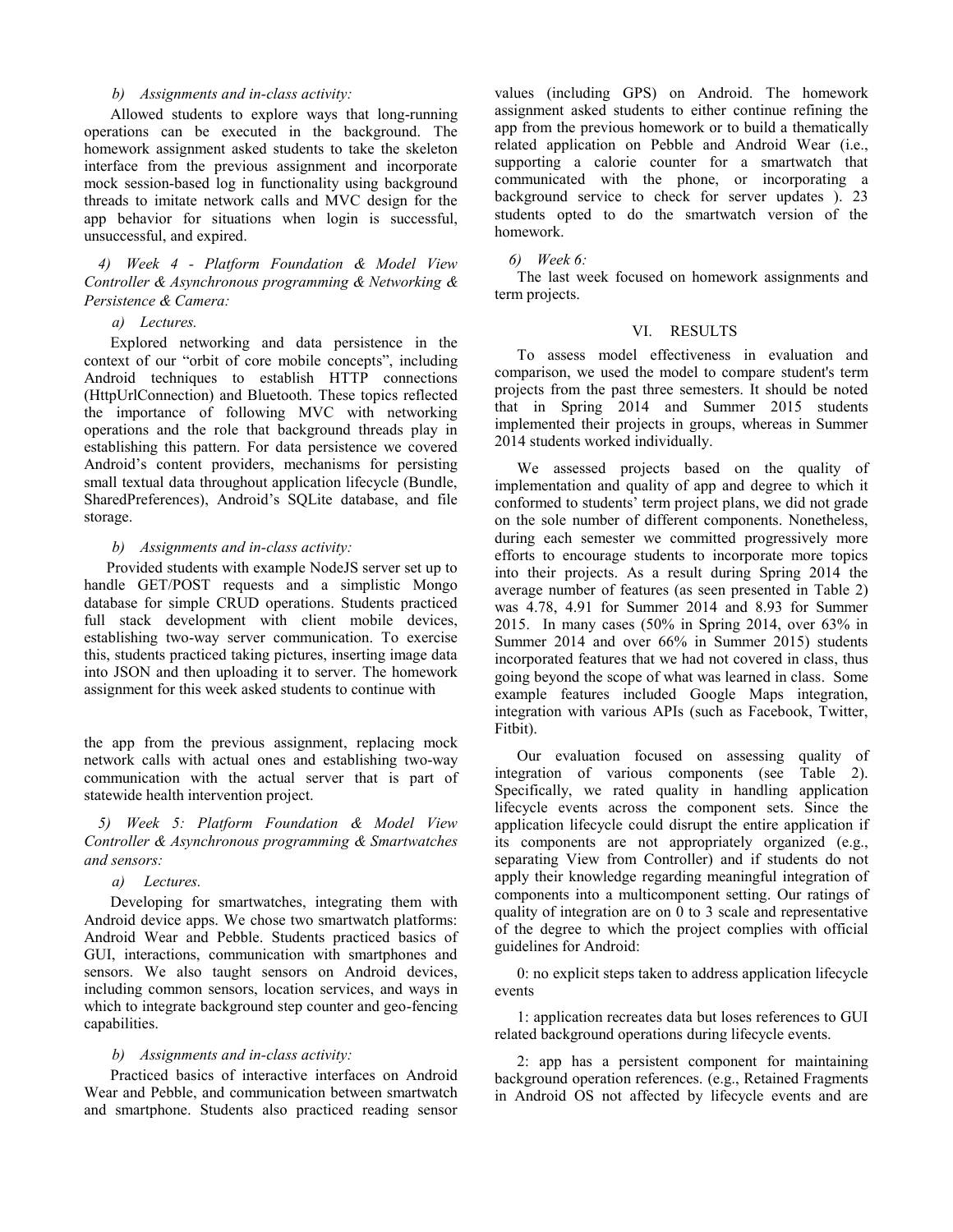officially recommended [15] to be used for handling lifecycle events)

3: exceeds 2 by also utilizing persistent component for retaining large data sets (e.g., for large arrays) across lifecycle events.

The number of components that the projects contained indicate the scope of the project and the scale of efforts needed to handle lifecycle events. Note that the results show that with every semester students continued to improve quality of integration of various components and the number of components as we moved in the direction of applying the model. During "Summer 2015", student projects yielded the highest number of 3's and 2's (Table 2) suggesting the usage of model being correlating with improving student's improved understanding of the material (assessed based on the quality of handling the lifecycle events) .

# VII. DISCUSSION

Although we were aware of the importance of the quality of integration of app components in the first semester of the analysis, the projects from Spring 2014 had poor component integration (as seen in Table 2). We attribute this to a focus on teaching large numbers of topics without emphasizing integration. As the teaching material was modularized and the modules were decoupled, activities and homework assignments could be tailored be more topic- and module-specific. In early semesters, the cross-topic core areas were taught in the first two weeks and never explicitly revisited again. Students did perform well within those module assignments, but their term projects often failed to connect the materials. The Summer 2014 class reused the class material and assignments from the Spring 2014 class, however due the nature of the class (14 students in during Summer 2014 with daily lectures vs 63 in Spring 2014 with lectures two times per week) we were able to spend more time with students individually and therefore spend more time helping them with their term projects. As a result, students demonstrated better component integration in their projects, but with room for improvement. These observations from the Spring and Summer 2014 classes encouraged us to revisit our teaching strategy.

Prior to teaching the Summer 2015 class we had prepared our model. We used it refine class lectures, assignments and in-class activities. Although the topics that we included for the class were the same as during previous two classes, the topics were not isolated: since the core cross-topic areas required more time to learn, we revisited them throughout the semester. The assignments not only introduced new topics but also kept a central theme and required feature integration. As a result, students practiced not only the topics but also the core cross-concept areas exercising integration of features into one app. We attribute the sharply increased number of features and improved integration in projects to the homework assignments that helped them understand cross-topic integration.

Further analysis of term project apps beyond just the quality integration of various features will paint a richer picture on how the application of our model is capable of altering students' performance. Nonetheless, the results that we obtained do show that the model has a potential to affect the quality of software that students produce, since many of them demonstrated understanding of nuances needed for reliable integration of various components into multicomponent apps.

From an instructor's perspective the model reinforces focus on the cross-topic areas. When adding a new topic, the model suggests revisiting the "ring" to understand platform-specific, MVC, and asynchronous programming aspects of the topic. As hardware evolves, the model still encourages reflection on these core areas, helping the instructor situate the new topic in an integrative way.

## VIII. CONCLUSIONS AND FUTURE WORK

This paper proposes an adaptable platform-agnostic model for teaching mobile app development. The model emerged from extensive literature review and multiple semesters of experience in teaching mobile software development at the junior/senior level. The goal of the model is to help educators teach mobile programming topics appropriate to the current and desired skill levels of their students by placing emphasis on the cross-topic areas needed to understand how to integrate the knowledge and skills on a topic in the context of a multi-component app.

We demonstrated how to adapt this model in the context of a six-week-long mobile software development junior/senior level class.

To assess the effectiveness of the model we evaluated student projects based on number of topics integrated and the quality of integration of the components, contrasting results with previous iterations of the class. Results show students taught from this model produced projects with more and better components integration resulting in higher quality software. As such, this paper offers multiple contributions. It shows cross-topic areas that are repeated in the context of different mobile specific topics. Additionally, it proposes a way to consolidate the cross-topic areas into three distinct categories and define various mobile specific topics in terms of the degree to which each of the three cross-topic categories is part of the teaching process of the given topic. Finally, it shows in detail how this model can be applied.

Considering the adaptive nature of the model, in the future we want to explore its effectiveness in a wide context of different situations, from one-week modules on select topics to advanced, twelve-week classes aimed at experienced mobile developers to high school outreach, as this model has not been tested and validated outside of our institution. We welcome other collaborations as well. At the moment of writing this paper, one other university expressed interest in adapting this model for their class.